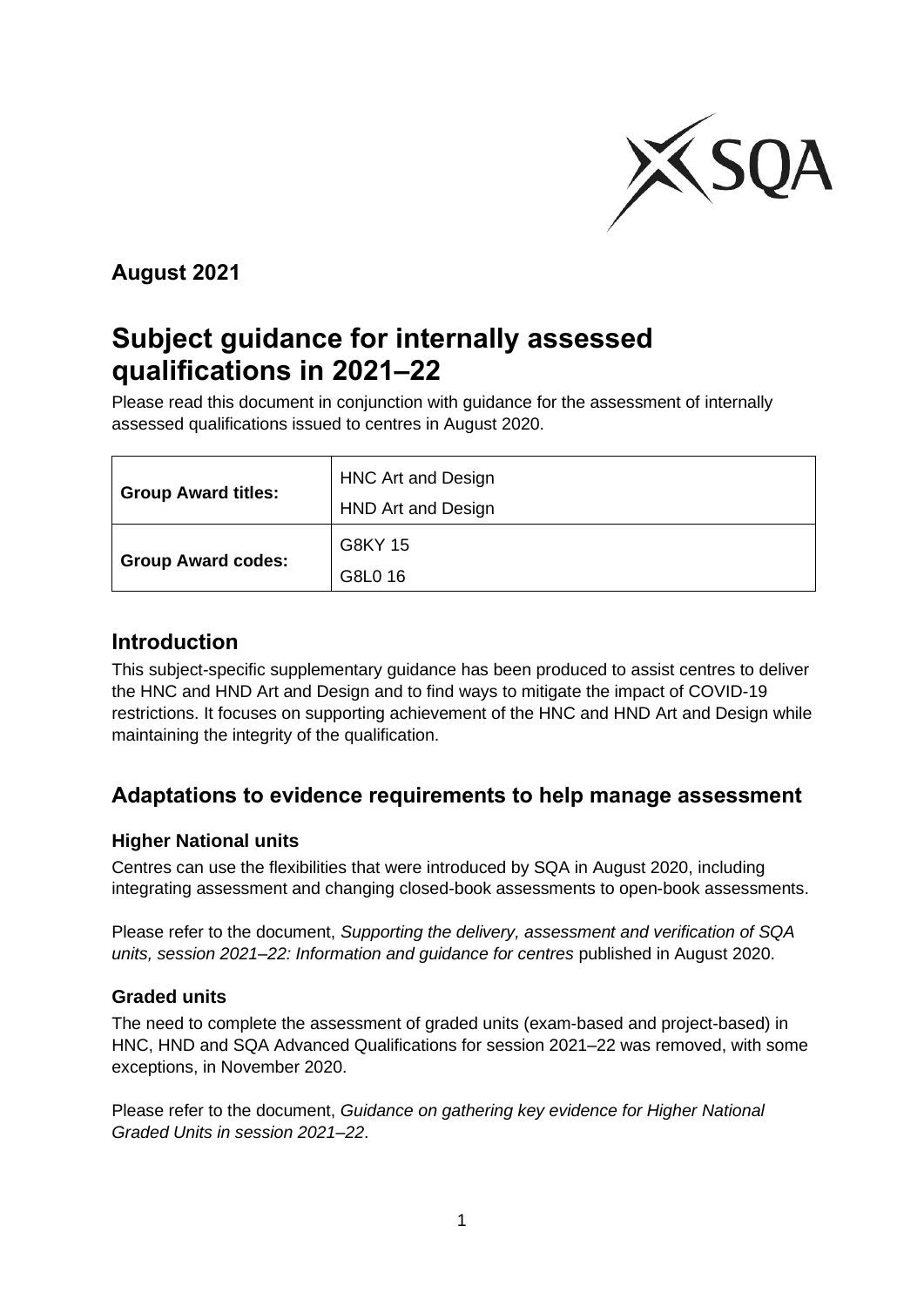These adaptations will help maximise time available for learning and teaching, ensure that the validity and integrity of the HNC and HND Art and Design is maintained and will help to ensure the safety of lecturers and learners.

#### **Summary**

This document provides information on the following:

- ◆ guidance on delivery and assessment
- planning for assessment
- ◆ course planning and timetabling
- ◆ specific group award aims
- ◆ general advice
- ◆ additional units added

#### **Delivery and assessment**

We are very grateful for the contributions and cooperation of our college colleagues in the production of this guidance. From the discussions, it was clear that all centres delivering art and design shared similar issues on how and what can be delivered to new and existing students:

- $\bullet$  timetabling
- ◆ access to colleges and specialist equipment
- logistics involved in managing student numbers in classroom/studio settings
- compliance with government quidelines
- health and safety requirements both general (ie college-wide) and specific to these qualifications
- course planning and assessment

#### **Planning for assessment**

The qualifications support team (QST) members are aware that, in accordance with the general guidance issued by SQA in August 2020, it is necessary for learners to generate evidence which demonstrates that all outcomes of all units have been met. The emphasis is on planning and taking a whole course team approach to implement a combined approach to the collection of evidence generated by the learner. This should result in reducing assessment requirements by addressing duplication or overlapping assessment. The QST listed the following advice:

- Make use of combined instruments of assessment
- Adaptations to current instruments of assessment

In addition to this the option of free prior verification is available. This was to ensure any combined assessments created or adaptations made by centres would meet the SQA core principles of assessment:

- Valid
- Reliable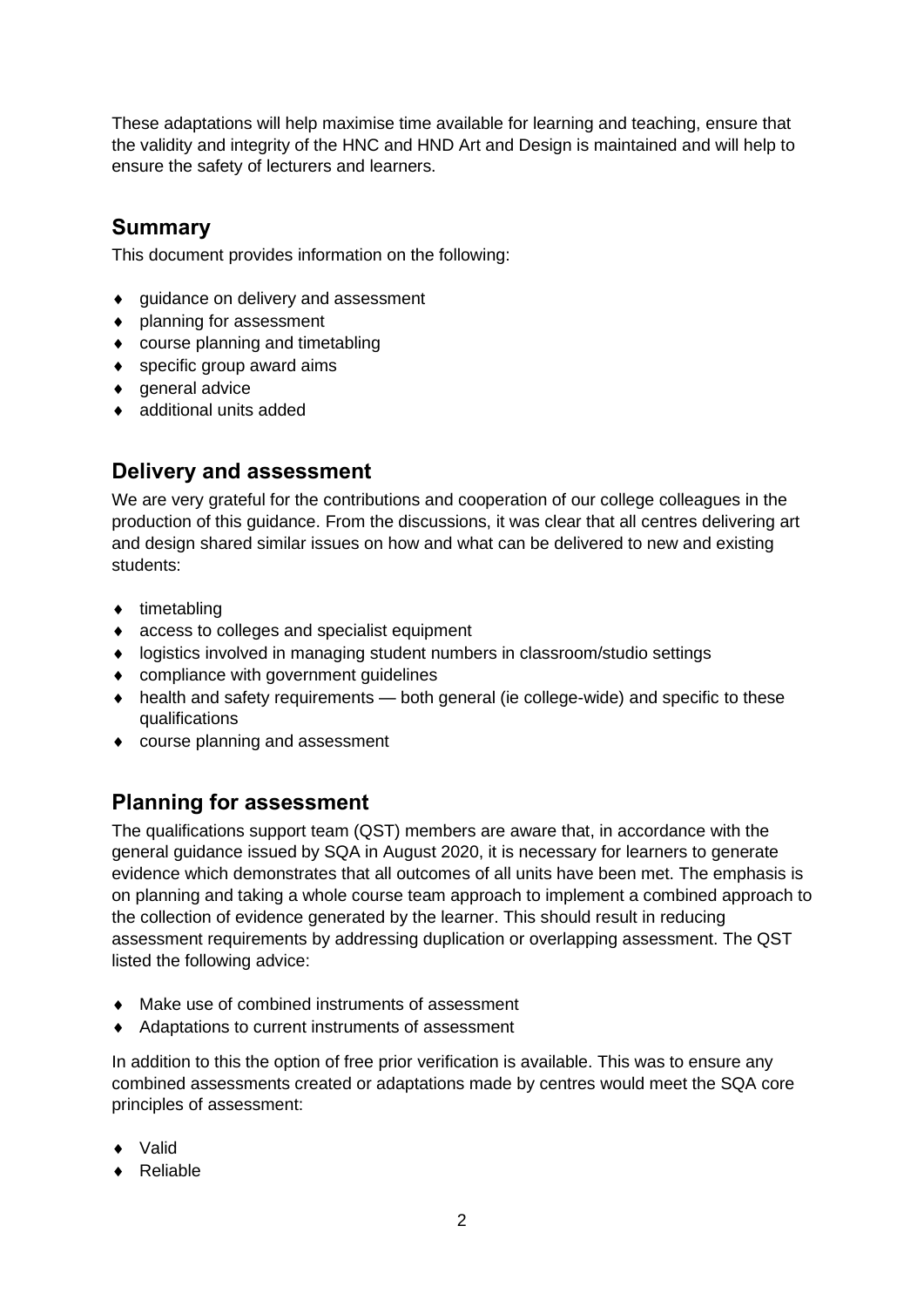- ◆ Practicable
- ◆ Equitable and fair

This guarantees that the National Standards will be upheld, during the current COVID-19 restrictions.

If a centre has not made use of the free prior verification service, then the centre should clearly record all the adaptations made or combined assessments created to any instruments of assessment. If the above options have not been employed, then the following actions should be taken.

- 1. Mandatory units:
- ◆ Review unit evidence requirements closely.
- ◆ Review and adapt instrument of assessment
- Remember that guidance on delivery assumes studio/college-based delivery and access to resources. Assessors should consider carefully if delivery and assessment can be adapted in the current circumstances to provide opportunity for the candidate to meet the mandatory evidence requirements
- 2. Optional units:
- Review unit evidence requirements closely.
- Review and adapt instrument of assessment where possible.
- Where possible swap unit for alternative that is less reliant on access to specialist resources.
- 3. Remove Graded Unit to allow for the additional time required to be utilised across all other units within the award.
- 4. Grade holistically based on all group award course aims: Broad, General and Specific listed below.

#### **Broad aims of the group awards**

All HNCs and HNDs have a range of broad aims that are generally applicable to all equivalent HE qualifications.

- developing knowledge and skills planning, analysis and synthesising
- developing skills for employment and enhancing employment prospects
- enabling progression in the Scottish Credit and Qualifications Framework (SCQF)
- ◆ developing study and research skills
- developing options to permit an element of vocational specialisation
- preparing candidates for progression to further studies in specific subjects or related disciplines

#### **General aims of the Group Awards**

The HNC and HND in Art and Design share the following list of general aims:

to enable progression within the Scottish Credit and Qualifications Framework (SCQF)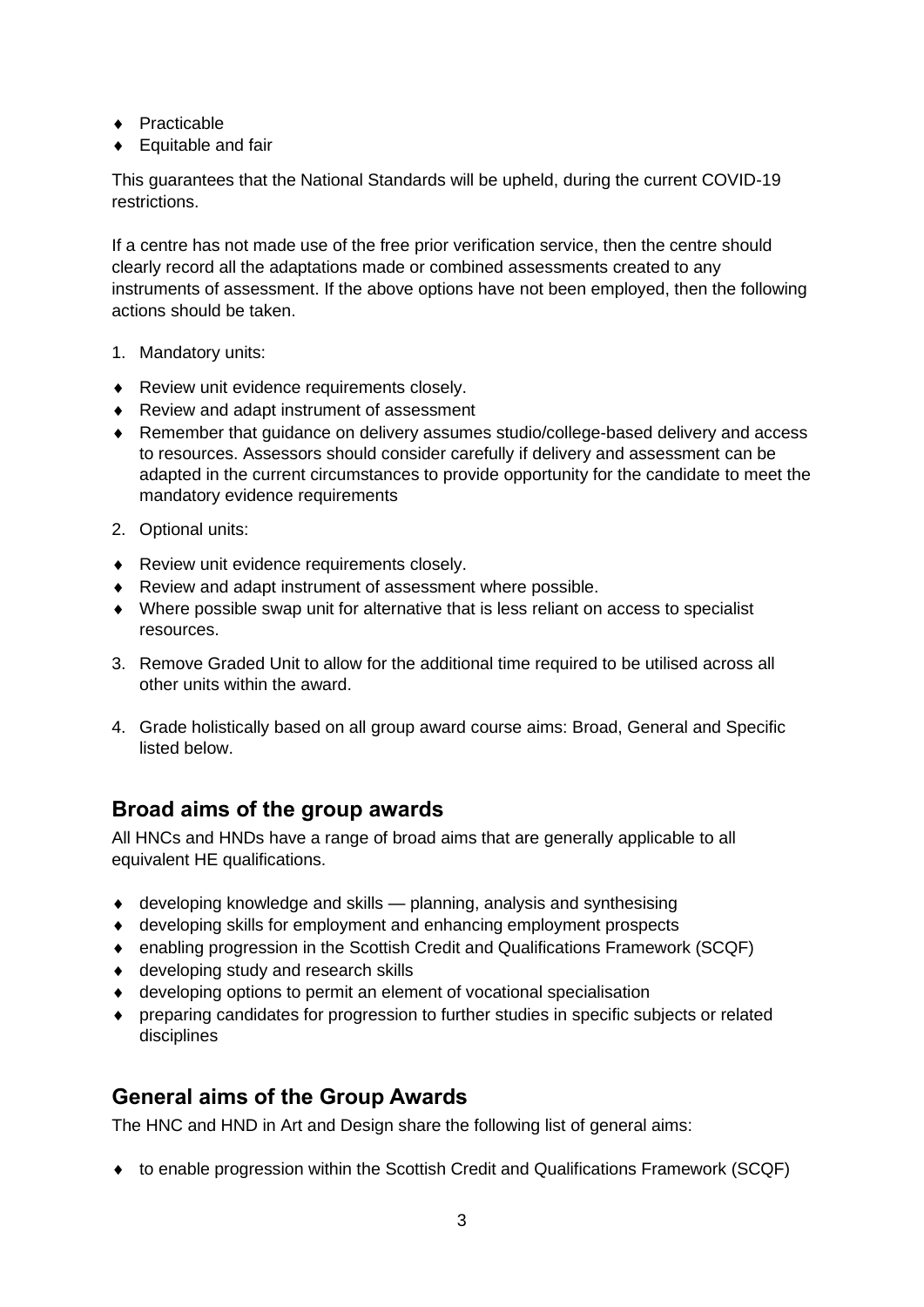- ◆ to develop critical thinking skills and evaluative processes
- to develop problem-solving and project and time-management skills
- to develop communication skills and presentation techniques
- $\bullet$  to develop the ability to be flexible and to work cooperatively with others (citizenship and A Curriculum for Excellence [ACfE] four capacities)
- to develop personal effectiveness and professional practice through the development of IT and research skills
- to provide opportunities for career planning and progression to employment or further study and providing opportunities for personal development planning

## **Specific aims of the Group Awards**

The subject-specific related aims of both the HNC and HND are to:

- develop an understanding of interdisciplinary connections between the various subject areas within Art and Design
- develop a critical thinking capacity and reflective evaluation processes within the visual arts
- develop awareness of the cultural, sustainable and industrial contexts in which Art and Design functions
- develop candidate's creative processes and visual language
- refine and demonstrate applied knowledge of a broad range of Art and Design skills in 2-D and/or 3-D areas
- develop a broad-based curricula that can facilitate vocational specialism taking account of relevant health and safety considerations

At HND level the first five specific aims listed will be further consolidated and extended within the context of SCQF levelling of unit content.

The QST recommends that all holistic approaches being taken to assessment are recorded in a matrix-style format, which clearly maps each unit to its corresponding Group Award Course Aim.

#### **Course planning and timetabling**

The general guidance provides detailed information on this. However, in addition, consideration should be given to the potential impact of delivering individual units over two years. This may affect learners who may be unable or choose not to continue after Year 1. It is, therefore, important that all learners have the opportunity to meet the conditions of award for the HNC. Ensuring that all mandatory units for the HNC are delivered is essential when planning for Year 1 of the HND.

#### **General advice**

- Where reference has been made to specific commercial software by the centre, alternatives should be sought that are available to all.
- Where references have been made to live model, by the centre, previous guidance made available to centres by EV Team Cognate Group 65 in September 2020 should be utilised.